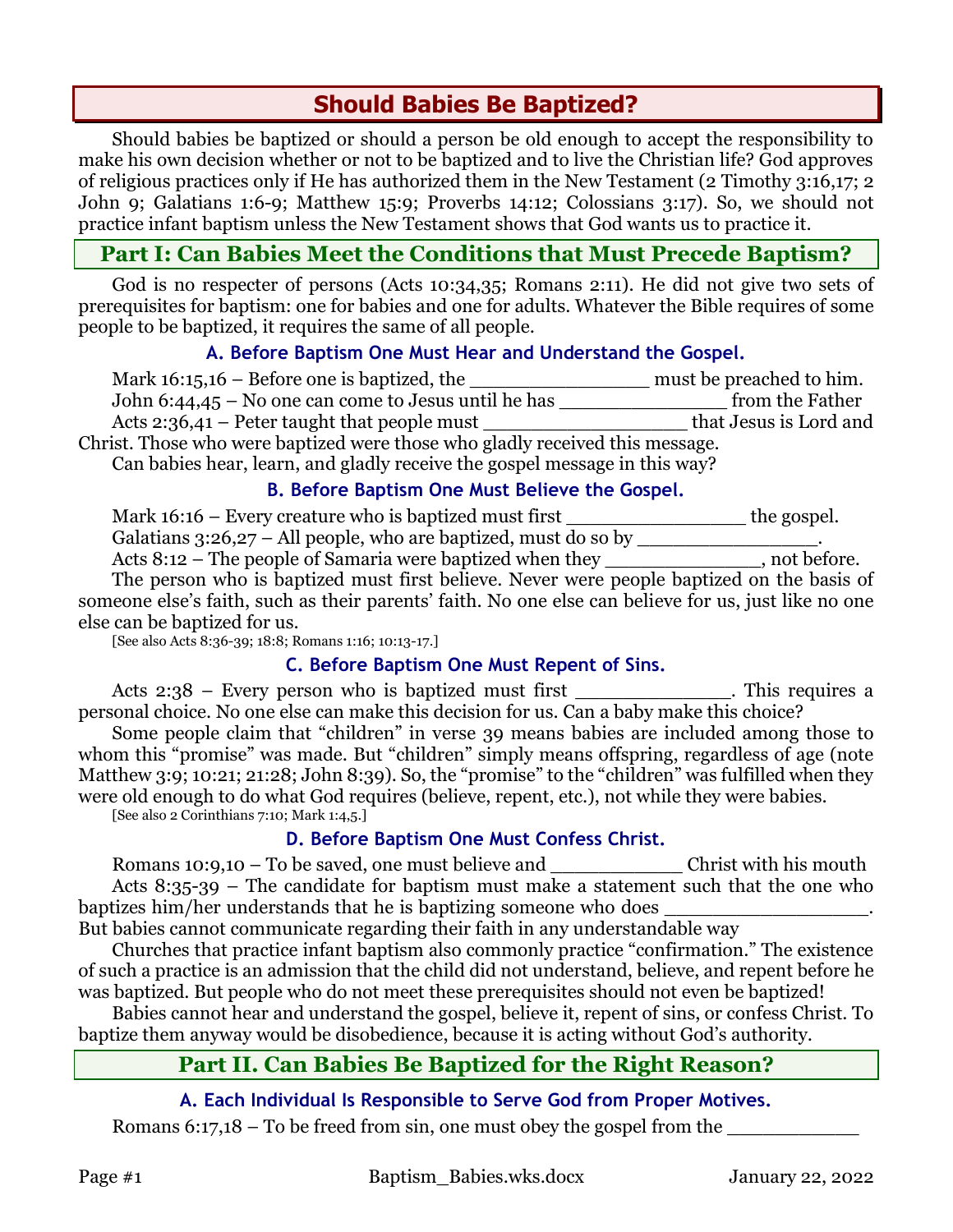Acts 2:40,41 – People who \_\_\_\_\_\_\_\_\_\_\_\_\_\_\_\_\_\_\_\_\_\_\_ the message were baptized.

Since a baby cannot possibly make this decision and cannot communicate any such decision to us, to baptize it anyway would violate God's law of personal responsibility.

[Cf. Romans 2:28,29; 1 Peter 1:22; 3:21; 2 Corinthians 8:5; Revelation 22:17; Philippians 2:12; 1 Corinthians 13:1-3.]

## **B. Each Person Should Be Baptized for the Proper Purpose.**

What are the proper purposes for which all must be baptized?

Mark  $16:16$  – He who believes and is baptized will be  $\_\_$ 

Acts 2:38 – Repent and be baptized for the \_\_\_\_\_\_\_\_\_\_\_\_\_\_\_\_ of sins.

Acts 22:16 – Be baptized and \_\_\_\_\_\_\_\_\_\_\_\_\_\_\_\_\_\_\_\_\_\_\_\_\_\_\_\_\_\_\_\_\_\_\_.

1 Peter 3:21 – Baptism also now us.

Consider the Lord's Supper as an illustration. Even if a person does the right actions, but if his reasons are wrong, he displeases God (1 Corinthians 11:23-29). Likewise, if a person is baptized but does not do it to receive forgiveness of sins, then the baptism is not proper. Can a baby understand and make the choice to be baptized for the proper reasons?

## **C. A Baby Cannot Be Baptized for Forgiveness because It Has No Sins.**

## *How could a baby become guilty of sin?*

We become sinners when we \_\_\_\_\_\_\_\_\_\_\_\_\_\_\_ God's law (1 John 3:4; James 1:13-15; Isaiah 59:1,2). But some people believe that babies have inherited guilt from Adam. Ezekiel 18:20 – The child does not bear the sin of the \_\_\_\_\_\_\_\_\_\_\_; the wickedness of the wicked is upon \_\_\_\_\_\_\_\_\_\_\_\_\_\_\_\_\_\_\_\_ and the righteousness of the \_\_\_\_\_\_\_\_\_\_\_\_\_\_\_\_\_ is upon himself. 2 Corinthians 5:10 – Each will be judged according to what \_\_\_\_\_\_\_ has done, good or bad Guilt is not inherited. Further, no one will be justified because someone else decided to do good. Specifically, babies are not held accountable for a parent's decision to have a child baptized. The Bible says that Jesus was without sin (Hebrews 2:14,17; 2 Corinthians 5:21; 1 John 3:5), but how could He have been without sin if babies inherit the guilt of Adam's sin?

If a baby is guilty of sin, what happens if it dies before it is baptized, or if its parents refuse to baptize it? Wouldn't it follow that the baby is eternally lost?

Since baptism is essential to salvation, if a baby is a sinner, then its salvation must depend entirely on others to decide to baptize it. It has no choice in the matter, and cannot possibly influence its own destiny. This contradicts all the scriptures we have quoted showing that salvation is a matter of individual choice (2 Corinthians 5:10; etc.).

## *What condition is a baby in?*

Psalms 106:37,38; Jeremiah 19:4,5 – Babies sacrificed to idols were  $\qquad \qquad$ 

Hebrews 12:9 – God is the Father of our \_\_\_\_\_\_\_\_\_\_\_\_\_\_\_, in contrast to human fathers who are fathers of our flesh. Would the sinless, righteous God give us sinful spirits?

Matthew 19:14; 18:3 – The kingdom is for those who are like  $\qquad \qquad$  Other passages show that to enter the kingdom we must become innocent or cleansed of sin (Colossians 1:13,14). So little children must be innocent and we become like them by being forgiven.

Jesus did not *baptize* the babies who came to Him; He touched them and prayed for them (Matthew 19:13; Mark 10:13-16). They could come to Him just as they were, without baptism.

Some people baptize babies as a "dedication" to encourage parents to train the child properly. But the gospel says that the purpose of baptism is to receive remission of sins. Baptism of babies as a "dedication" constitutes a human invention that perverts the purpose of baptism.

A baby does not need forgiveness for the simple reason that he is not guilty. He is in a safe condition, not accountable for sin until he is old enough to be able to understand and accept the responsibility to obey God. Since baptism is for the remission of sins, and since a baby has no sins, it follows that babies do not need baptism.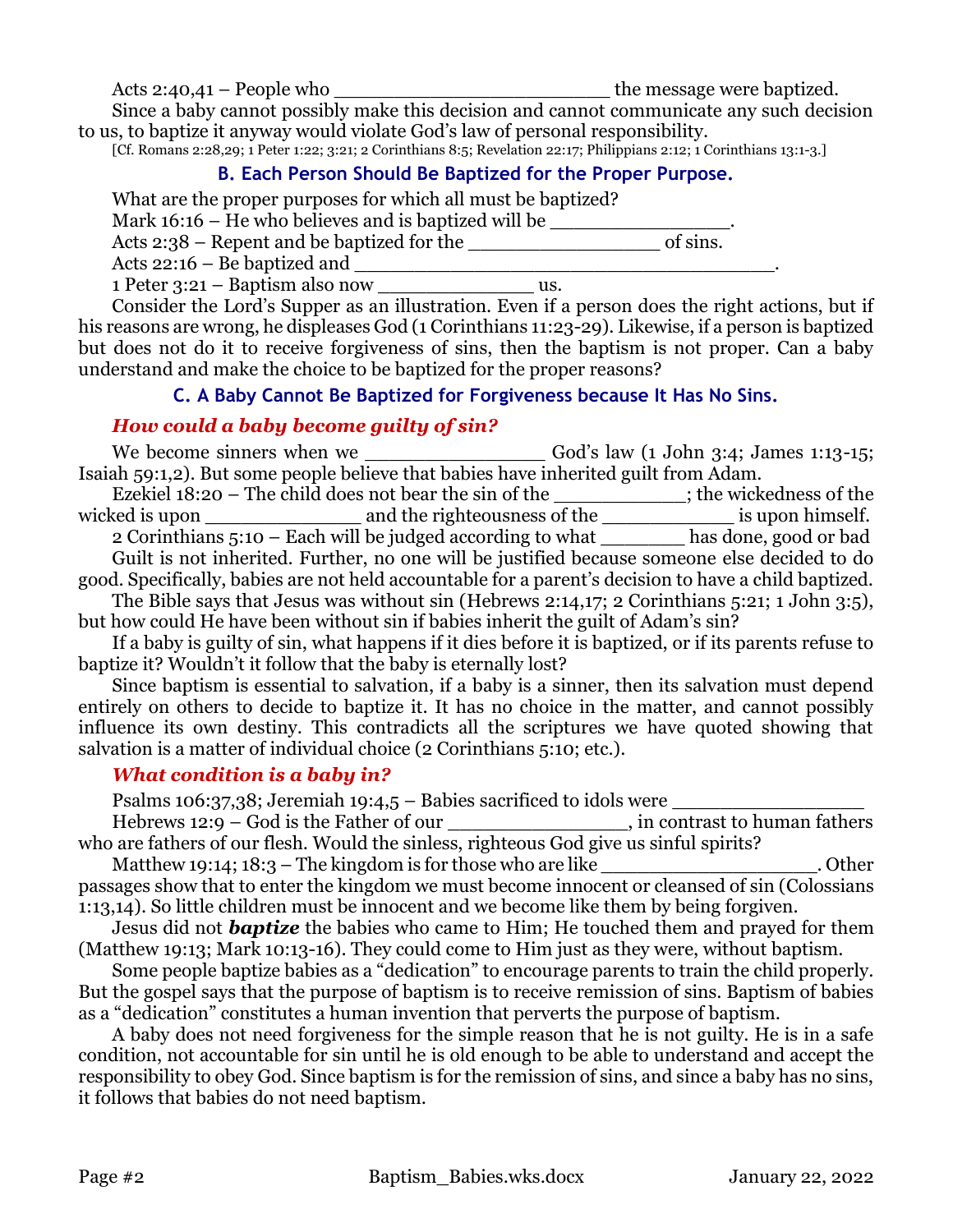# **Part III. Can Babies Fulfill the Requirements that Follow Baptism?**

God requires baptized people to fulfill certain responsibilities. If a person is not able to accept these responsibilities, then he is simply not ready to be baptized. Here are some examples:

## **A. All Baptized People Should Exhort and Encourage Other Christians.**

1 Corinthians 12:13,25,26 – Baptism makes people members of Jesus' body, the church (Ephesians 1:22,23; 5:23). All members in the church should one another.

Ephesians  $4:16$  – Each part should work to the body.

What work can babies do? None. Therefore, they should not be baptized into the body.

## **B. All Baptized People Should Worship God.**

Acts 2:38-42,47 – The Lord added baptized people to His church (verses 41,47). These people then continued in \_\_\_\_\_\_\_\_\_\_\_\_\_\_\_\_\_\_\_\_\_\_\_ bread, prayer, and the apostles' \_\_\_\_\_

1 Corinthians 14:15-20 – Members of the church should assemble with other Christians to sing, pray, and teach. This should be done with . But babies cannot do so.

1 Corinthians 10:16,17; 11:23-29 – All members of the body should  $\qquad$  the bread and \_\_\_\_\_\_\_\_\_\_\_\_\_ the cup in communion (10:16,17). If they eat without understanding, they eat and drink damnation to themselves (11:23-29).

God requires all members of the church to do things that babies cannot do. Therefore, the command to be baptized is not addressed to babies and does not include them.

## **C. Baptized People Should Put God First in Their Lives.**

Romans 6:3,4,11-18 – Baptized people should walk in \_\_\_\_\_\_\_\_\_\_\_\_\_\_\_\_\_\_\_\_\_\_\_\_\_\_\_\_\_ and not let reign in their bodies, but must use their members as instruments of righteousness. Romans 12:1,2 – Brethren should present their as living sacrifices to God

1 Corinthians  $15:58$  – Brethren should always abound in the

Matthew  $28:19,20$  – Baptized people should be taught to obey all Jesus'

They must be *capable* of learning those commands and must have a heart willing to obey.

No one should be baptized unless he has made such a commitment. A baby cannot do this, so he should not be baptized until he is old enough to choose for himself to do so.

We have learned what God says people must do *before* they can be baptized, *during* baptism (the proper purpose), and *after* baptism. Babies do not qualify in any of these areas.

# **Part IV. Can Infant Baptism Be Scripturally Defended?**

Notice some efforts that have been made to justify baptizing babies.

## **A. Babies with Faith**

Some people claim that babies can have faith, so should be baptized.<br>**Romans 10:13-17 – Faith comes by** \_\_\_\_\_\_\_\_\_\_\_\_\_\_\_\_\_\_God's u *Romans 10:13-17 – Faith comes by \_\_\_\_\_\_\_\_\_\_\_\_ God's word.* Do churches teach babies the gospel before baptizing them? Of course not. If the child had faith from infancy, why do they try to instill faith in these children later in life in "confirmation"?

Remember that 1 Corinthians 14:20 expressly states that babies are not capable of having understanding of the kind required for members of Jesus' church.

*We have shown that people must repent of sin and confess Christ before baptism, then they must fulfill the duties of baptized people.* Even if babies could have faith, we could never know it because they cannot understandably confess it. And remember, all baptized people are in the church and must learn to fulfill the duties of membership. Even if babies had faith (which they do not), that would only be part of what God requires.

*Just suppose babies could believe. Logically, then, babies could also DISbelieve.* But the Bible says to baptize the ones who believe and *not* the ones who do *not*  believe (Mark. 16:16; Acts 8:12,36,37; etc.). How do we make such a distinction?